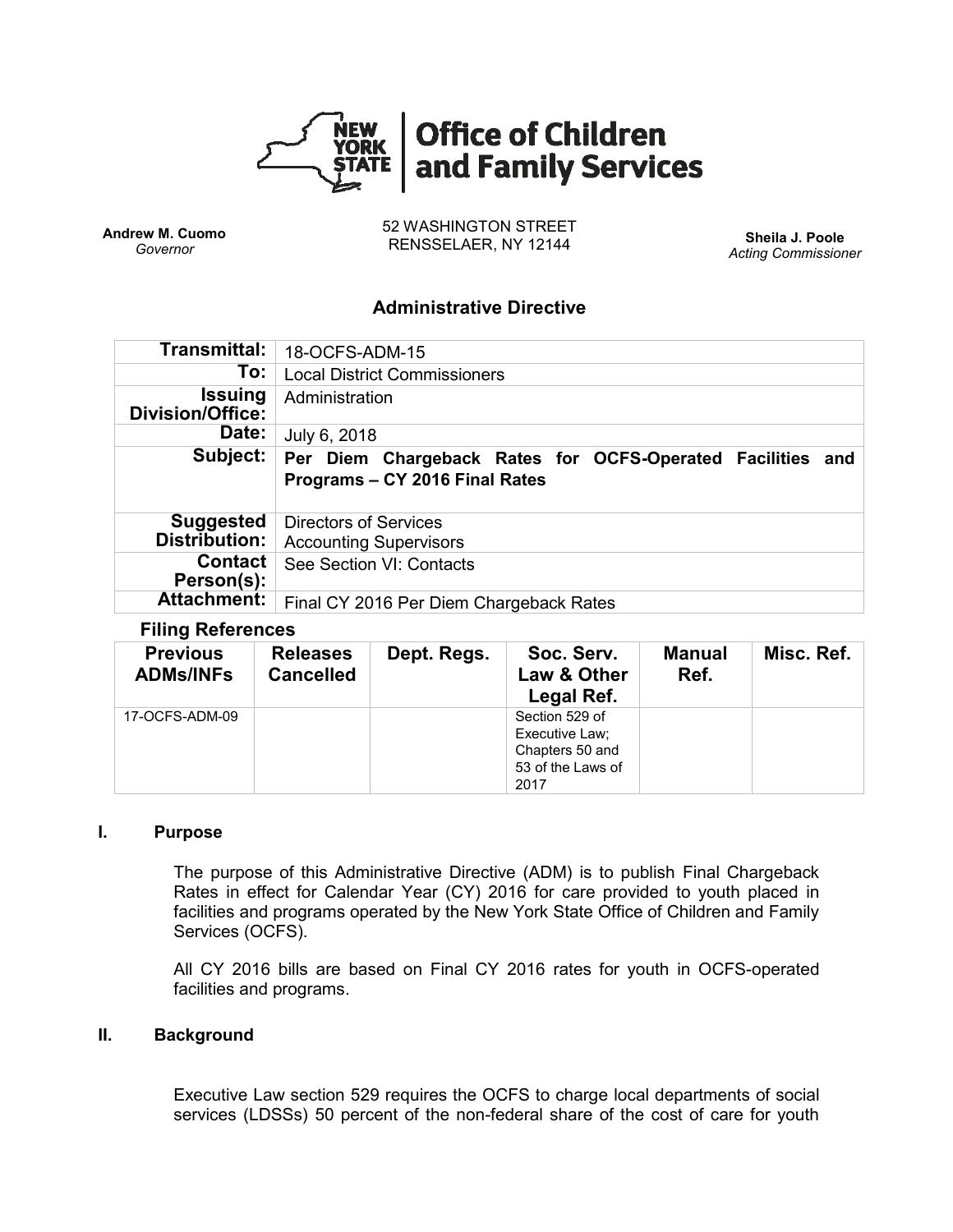placed in OCFS facilities. Bills are generated for each quarter of the calendar year (CY) to charge each LDSS its share of the cost per child based on applicable rates and care days applied to each youth for which the LDSS is responsible. Chapter 50 of the Laws of 2017 limits the total billing of the local share of OCFS facility costs to \$55 million for bills issued in CY 2018, and thereafter. This initiative continues to provide significant fiscal relief to the LDSS.

Chargeback rates for OCFS-operated facilities and services are determined by the OCFS Bureau of Budget Management. Rates support OCFS care provided to youth placed in residential programs directly operated by OCFS as well as case management and supervision services provided to youth placed in other OCFS programs. Rates used for such billing purposes are calculated and billed after a reconciliation of the actual expenditures for each operating period.

When rates are determined for each level of care, bills are issued to LDSSs for care provided to youth during quarters in a calendar year period.

LDSSs are required to make payments based on rates that are charged to them in the OCFS quarterly cost-of-care bills mailed once annually. Payment is due upon receipt.

Pursuant to Chapter 53 of the Laws of 2017, if an LDSS fails to provide reimbursement to OCFS for any per diem chargeback rate within 60 days of receiving a bill for services, or by the date certain set by OCFS for providing reimbursement, whichever is later, the state may exercise its set-off rights by withholding the amount due from any amounts due and owing to the LDSS from OCFS under the Executive Law or the Social Services Law.

#### **III. Program Implications**

Final rates for CY 2016, as specified in this ADM, have been approved in accordance with Section 529 of the Executive Law. These rates will be used as the basis for all billings for the cost of care for youth placed with OCFS during CY 2016.

#### **IV. Required Action**

LDSSs will be billed at CY 2016 final rates in four quarterly bills sent as one bill.

#### **Payments should be sent:**

New York State Office of Children and Family Services Bureau of Financial Operations/Accounting Unit Capital View Office Park 52 Washington Street, Room 204 South Rensselaer, NY 12144-2834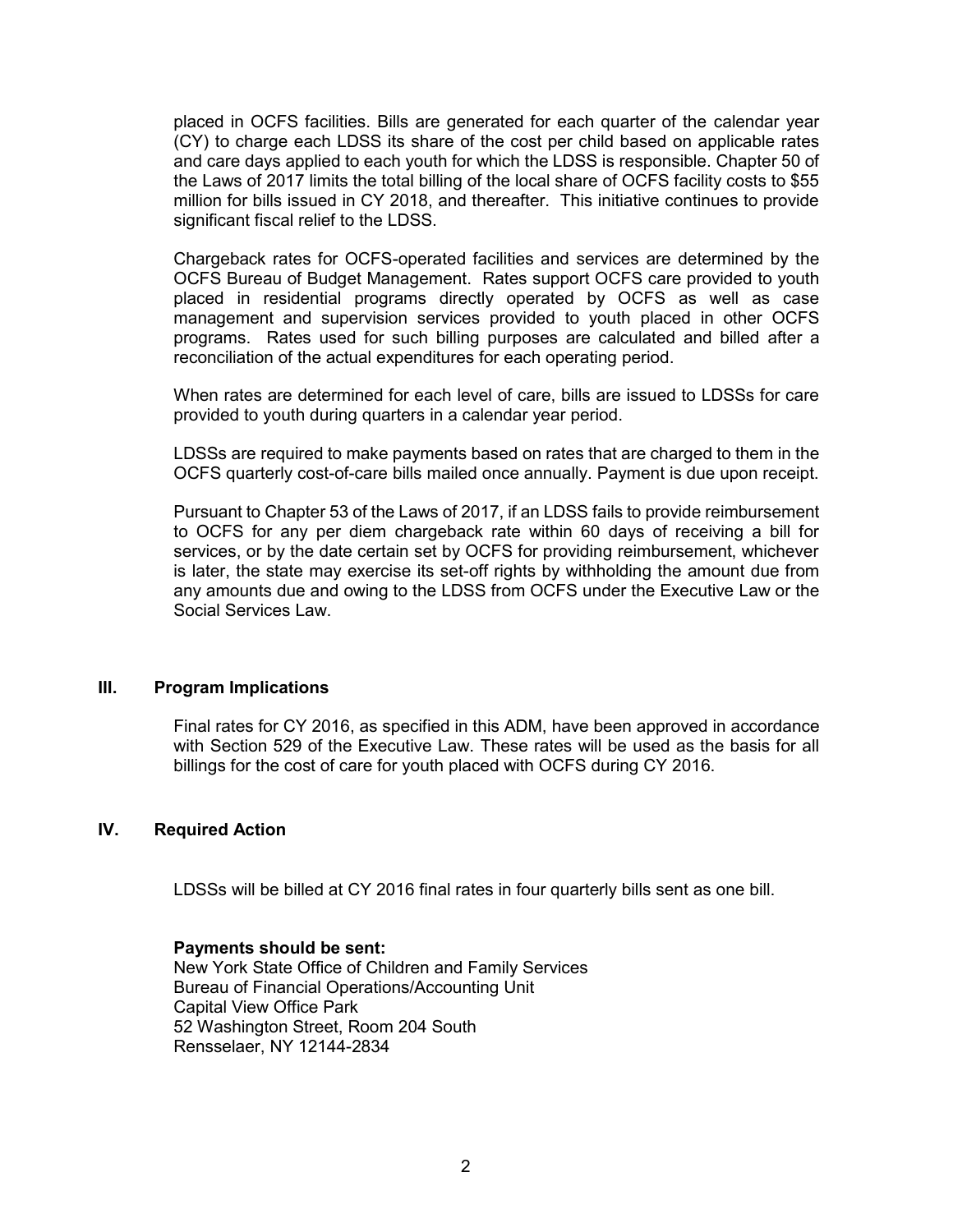# **V. Systems Implications**

The Juvenile Justice Information System allows for the electronic distribution of the chargeback rate bill. If you have additional staff who need to be added to the distribution list for the bill, please email that list to the following address:

[ocfs.sm.bfo.finance@ocfs.ny.gov](mailto:ocfs.sm.bfo.finance@ocfs.ny.gov)

### **VI. Other**

If an LDSS wants a change to the address list, a request must be submitted to ocfs.sm.bfo.finance@ocfs.ny.gov. Upon request, a copy of the E-bill form will be sent to allow entry of required information for obtaining a new user and LDSS IT clearance.

Questions about billing rates, placement data for youths billed or other payment issues should be directed as follows:

For OCFS rate-setting questions, call Hyeyoung Kim at 518-474-1361; or email: Hyeyoung.Kim@ocfs.ny.gov

For placement-related questions about specific youth, call Kathleen Griffin at 518-474- 1831; or email:<Kathleen.Griffin@ocfs.ny.gov>

For payment questions call Nicole Newcomb at 518-486-9497; or email: [Nicole.Newcomb@ocfs.ny.gov](mailto:Nicole.Newcomb@ocfs.ny.gov)

# **VII. Effective Date**

This directive is effective as of the date of its issuance.

*/s/ Derek J. Holtzclaw*

**Issued By:** Name: Derek J. Holtzclaw Title: Deputy Commissioner for Administration